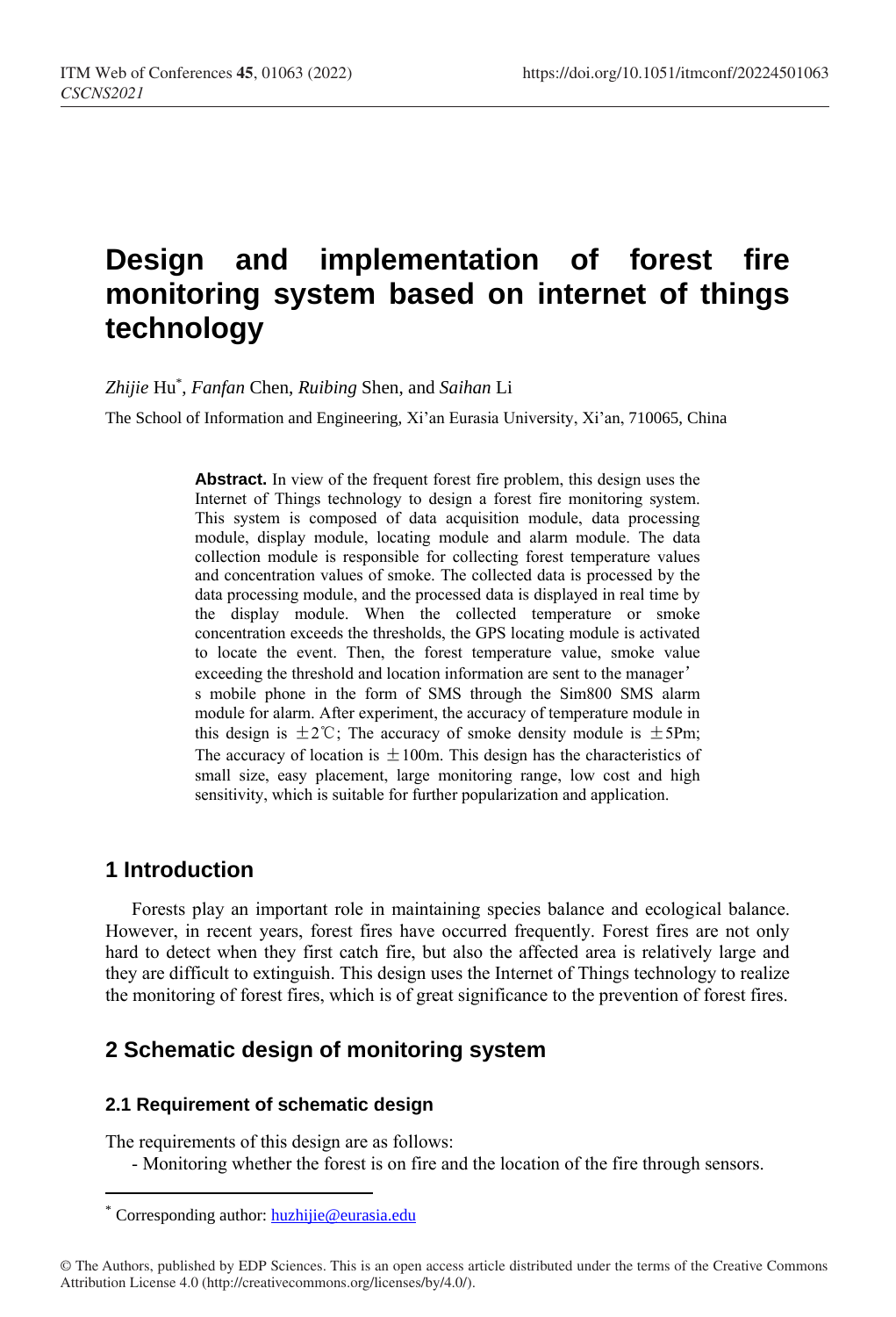- Real-time display of forest temperature and smoke density values.

- When a forest fire is detected, alarm and send the temperature, smoke density value and fire location to the management personnel.

### **2.2 System design**

The system block diagram of this design is shown as in Fig. 1. This design contains five modules, namely data acquisition module, data processing module, display module, positioning module and alarm module. The data collection module is responsible for collecting forest temperature values and smoke density values. The collected data is processed by the data processing module, and the processed data is displayed in real time by the display module. If it is found that the collected temperature value or smoke density value exceeds the set threshold value, the GPS positioning module is activated to locate the place where the event occurred, and the forest temperature, smoke value and location information exceeding the threshold value will be sent to the manager's mobile phone via the Sim800 SMS alarm module for alarming.



**Fig. 1**. The system block diagram.

### **2.3 Selection of schematic design**

### *2.3.1 Selection of temperature sensor*

Option 1: AD590

AD590 has large measurement range and fast information processing speed. The measurable range is between minus 55℃ and above zero 150℃, but calibration is inconvenient and the price is more expensive.

Option 2: DS18B20

The output signal of DS18B20 is a digital signal, which has the characteristics of small size, low hardware overhead, strong anti-interference ability and high precision. DS18B20 is easy to wire, and it can be directly connected to the microprocessor through only one data line.

Comparing these two temperature sensors, it is found that the cost of AD590 is higher than that of DS18B20, and the circuit connection is also more complicated than DS18B20. Although AD590 has a fast temperature reading speed, it must be matched with a calibrator. Therefore, DS18B20 is selected for temperature monitoring based on the design requirements.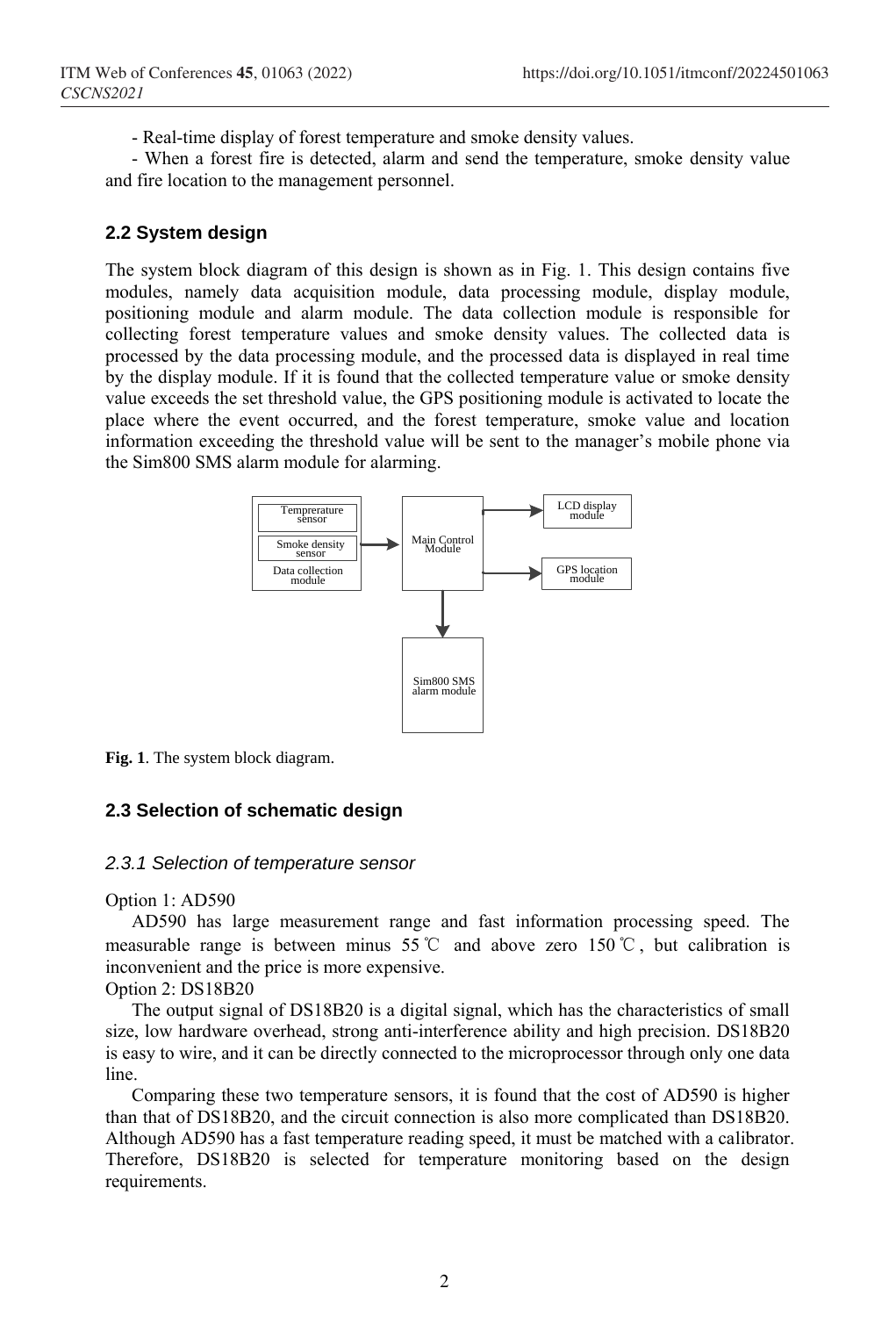### *2.3.2 Selection of display module*

#### Option 1: 12864

The 12864 LCD screen can display numbers, English, Chinese characters, pictures and other information.

Option 2: LCD1602

LCD1602 can display letters, numbers and symbols.

Although the 12864 liquid crystal display is larger in size than the 1602, the LCD1602 can meet the needs of this design, and the cost of 12864 is higher than that of the 1602, so the LCD1602 liquid crystal display is finally chosen as the display module of this design.

### *2.3.2 Selection of location module*

#### Option 1: Base station location

Base station location is a positioning method that obtains the specific location information of the current device by searching for surrounding base station information.

Option 2: GPS location

The GPS space satellite constellation is mainly composed of 24 satellites, which can be monitored no matter where they are. The GPS receiver receives satellite signals and calculates the current position based on the signals.

This design is mainly used in forests. Some forests are far away from the base station and are not easy to monitor. GPS positioning does not require a Sim card. Even in a particularly open place outdoors, it can be positioned anytime and anywhere. In summary, GPS is more suitable as the positioning module of this design.

### **3 Design of hardware in the system**

### **3.1 MCU Introduction**

This design selects 32-bit microcontroller STM32F103C8T6 as the main control chip. The STM32F103C8T6 chip has a total of 48 pins. The PB9 pin is connected to the temperature sensor DS18B20, the PA11 pin is connected to the Sim800 module, the PB10 and PB11 pins are connected to the GPS communication module, and the PC14~PC15 pins and PA0~PA7 pins are connected to LCD1602, PB1 pin is connected to smoke sensors. The pin diagram of STM32F103C8T6 is shown in Fig. 2.



**Fig. 2**. The pin diagram of STM32F103C8T6.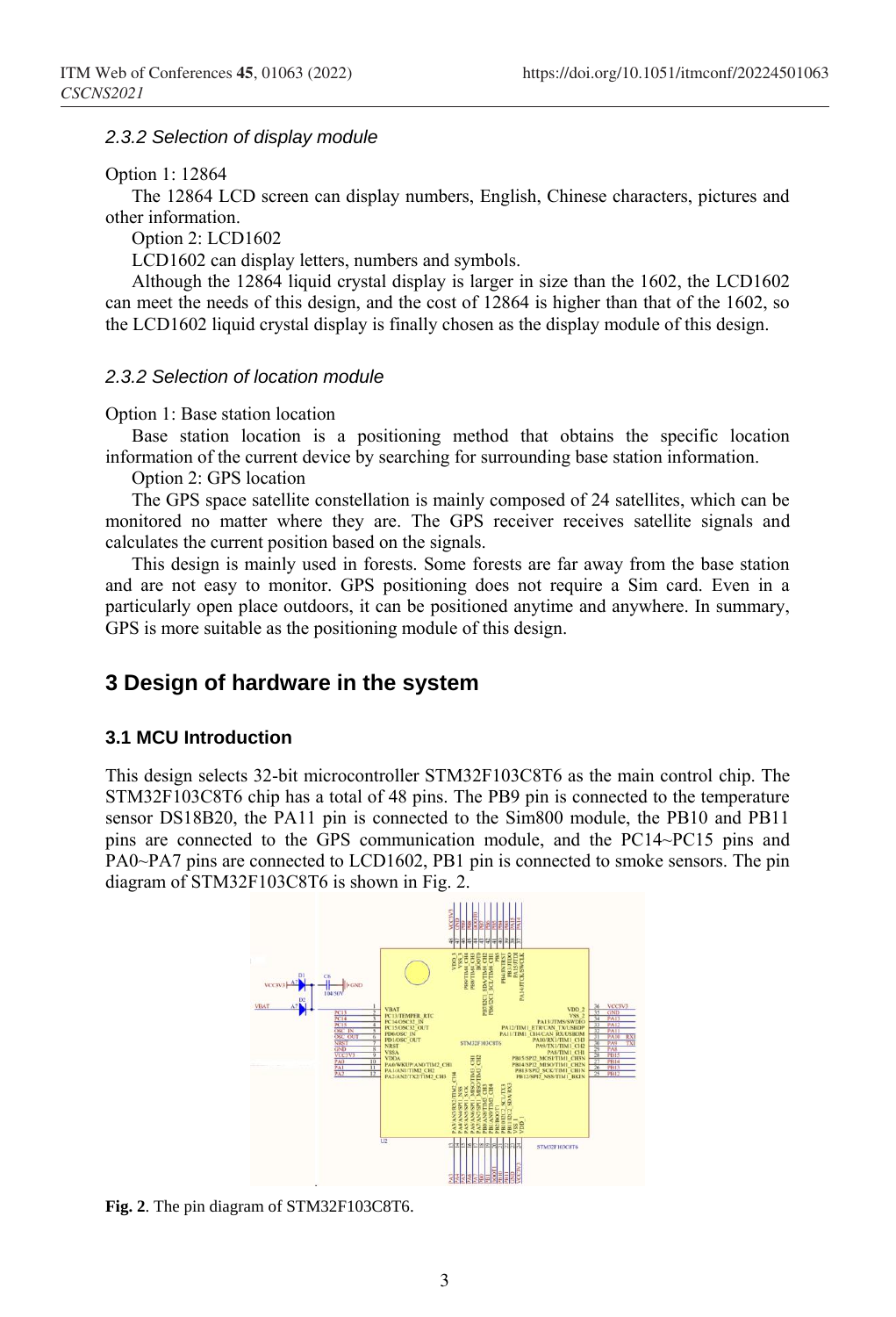### **3.2 Hardware design of temperature monitoring module**

DS18B20 is a single-bus digital temperature sensor developed and researched by MAMIX. The functions of each pin are as follows:

GND: ground terminal;

DQ: Data input/output terminal. Its internal drain is open, and an external pull-up resistor of 4.7 k Ω is required when used. When the parasitic power supply is used, this pin can also provide power to the DS18B20;

VDD: Working power supply voltage terminal. The voltage range is  $3\neg 5V$ , when using parasitic power supply, this pin is grounded

The circuit diagram of the temperature sensor DS18B20 is shown in Fig 3. Pin 1 is connected to the ground wire, pin 2 is connected to the microcontroller pin PB9, and a 4.7K resistor R42 is connected in series, and pin 3 is connected to VCC.



**Fig. 3**. The circuit diagram of the temperature sensor DS18B20.

### **3.3 Hardware design of smoke density monitoring module**

MQ-2 is a gas-sensitive smoke dendity sensor with a working voltage of 5V. The size of MQ-2 is only 32mm\*22mm\*27mm, which is suitable for most designs. The MQ-2 smoke detection circuit diagram is shown in Fig.4.



**Fig. 4**. The circuit diagram of MQ-2 smoke.

### **3.4 Hardware design of alarm module**

The SMS alarm module Sim800 can also be called a GSM/GPRS module. Its small size can meet the needs of most application designs. The operating frequency is 850/900/1800/1900 Mhz. Sim800 is small in size, easy to install, economical, and stable in performance. It can continue to work and transmit messages with low power consumption. There are three working modes of Sim800, namely normal working mode, shutdown mode and minimum function mode.

The Sim800 circuit diagram is shown in Figure 5. In the figure, pin 2 can control the opening or closing of the module. It is connected to the PA11 of the MCU. Pin 5 is the transmitting pin of the module serial port. It is connected to the PA10 of the MCU. Pin 6 is the receiving pin of the module serial port, which is connected to PA9 of the MCU.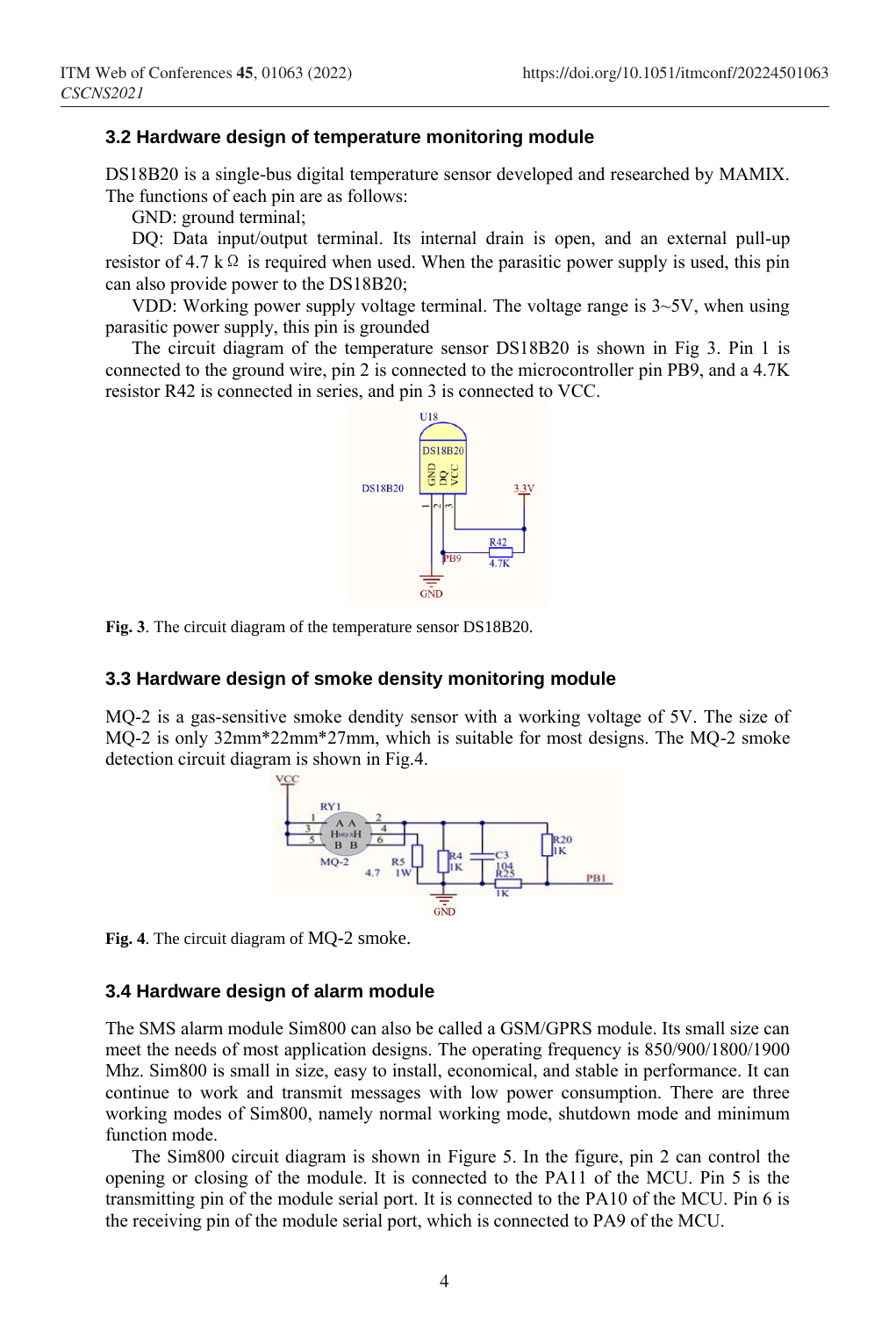

**Fig. 5**. The circuit diagram of Sim800.

### **3.5 Hardware design of display module**

The circuit diagram of LCD1602 is shown in Fig 5. In the figure, pin 1, pin 5 and pin 16 are grounded, pin 2 is connected to VCC, pin 3 is grounded and a 3K resistor R2 is connected in series, pin 4 is connected to PC14 pin of the MCU, and pin 6 is connected to the PC15 of MCU. Pin 7 is connected to PA0 of MCU, pin 8 is connected to PA1 of MCU, pin 9 is connected to PA2 of MCU, pin 10 is connected to PA3 of MCU, pin 11 is connected to the PA4 of MCU, and pin 12 is connected to PA5 of MCU, pin 13 is connected to the PA6 of MCU, pin 14 is connected to PA7 of MCU, and pin 15 is connected to VCC.



**Fig. 6**. The circuit diagram of LCD1602.

### **3.6 Hardware design of key module**

The keys in this design mainly implement interface switching and threshold control. The key circuit has three keys, K2, K3, and K4 in sequence. Press the K2 key, and the LCD display will switch to temperature display. At this time, K3 can increase the threshold, which is the upper limit of temperature, and K4 can decrease the threshold, which is the upper limit of temperature. The upper limit represents the highest temperature that can be reached. Once the value is exceeded, a message will be sent to for alarming. Press the K2 key again, and the LCD display will switch to smoke display. At this time, K3 can increase and decrease the smoke threshold. In this design, the key module is mainly for the convenience of testing, but it is not needed when used in the actual forest. The key circuit diagram is shown in Fig.7. K2 is connected with PB14 of the MCU, K3 is connected with PB15 of the MCU, and K4 is connected with PA8 of the MCU.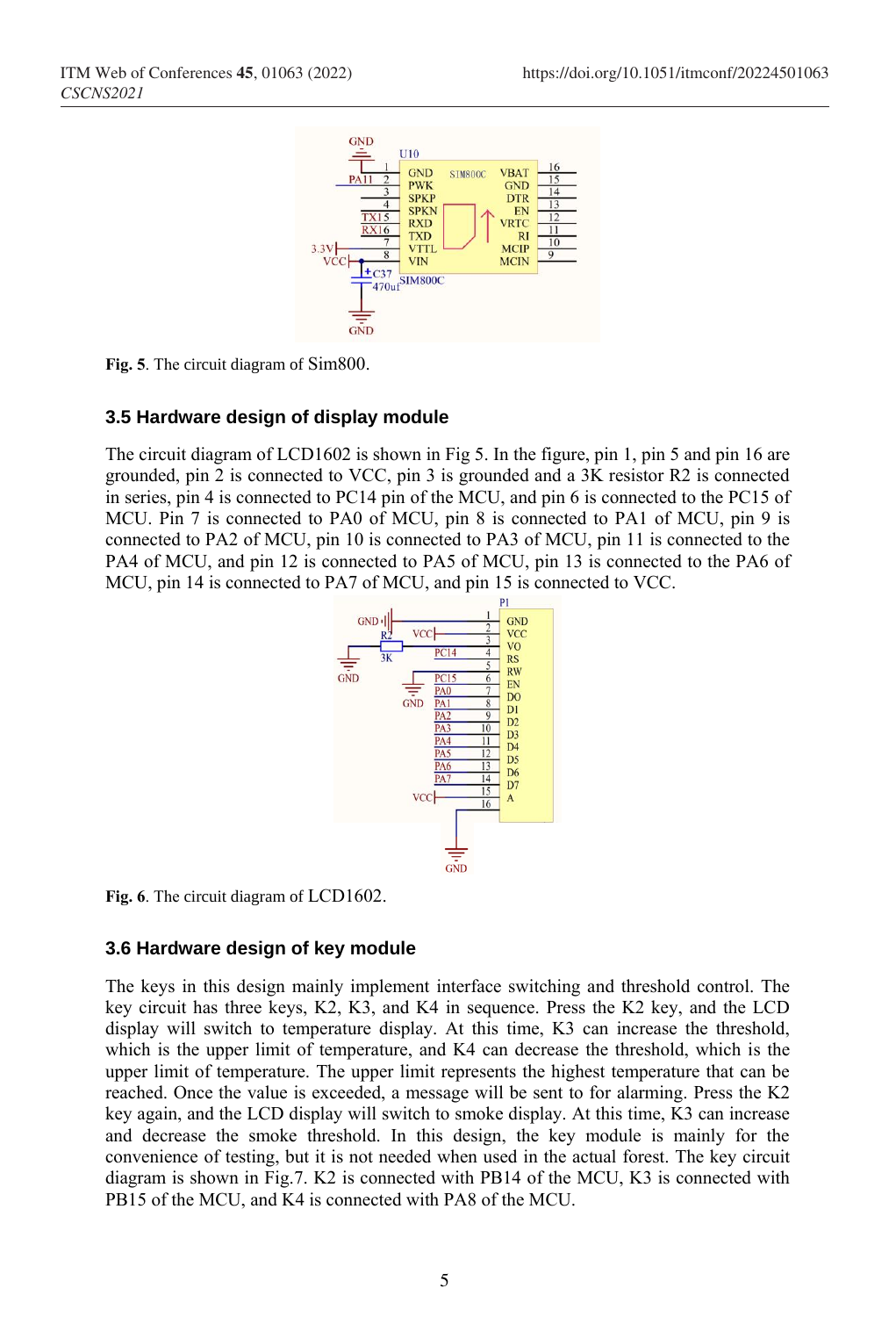

**Fig. 7**. The circuit diagram of LCD1602.

## **4 Design of software in the system**

### **4.1 General software design**

The software flow chart is shown in Fig.8. The first, the system needs to be initialized, and two sensors are used, namely a temperature sensor and a smoke density sensor. Its function is to monitor the environmental temperature and smoke density values around the forest, and then STM32 processes the monitored data by sensors. The LCD display screen displays the specific information of temperature and smoke density in real time to determine whether the data exceeds the threshold. Once the temperature and smoke density exceed the threshold, STM32 will immediately read the location information of the forest , which is obtained by GPS. Finally, the Sim800 SMS alarm is activated. The SMS alarm information contains data information that exceeds the threshold and the latitude and longitude value. If STM32 judges that the monitored data does not exceed the threshold or the Sim alarm ends, the system will re-monitor the temperature and smoke concentration of the forest, so back and forth.



**Fig. 8**. The software flow chart of the system.

### **4.2 Software design of the temperature monitoring module**

Software design of temperature monitoring module is as shown in Fig.9. First of all, system performs initialization. Secondly, STM32 starts to read the current forest temperature. The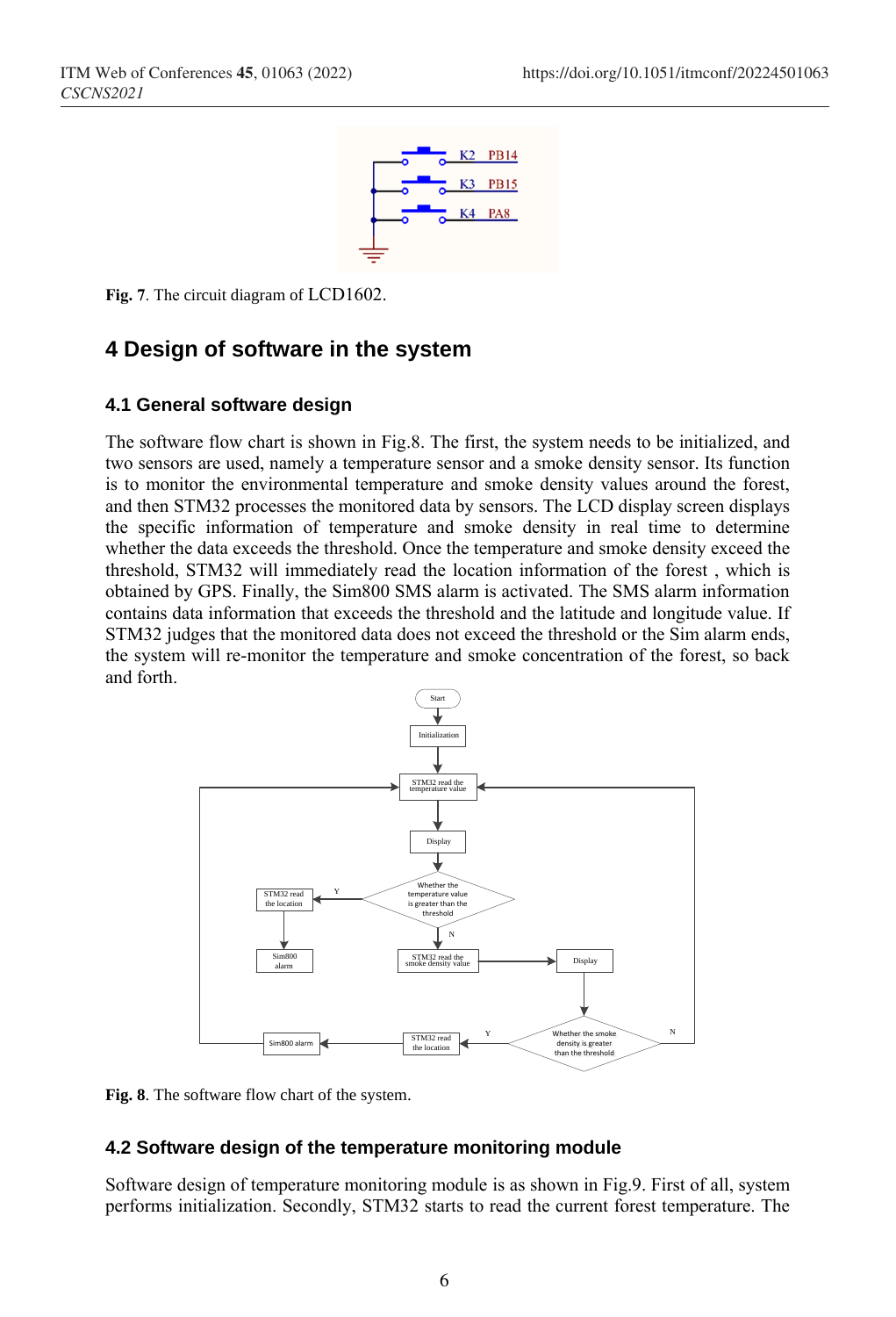LCD displays the temperature value. The collected temperature value is compared with the initially set maximum temperature value. If the current forest temperature value is greater than maximum temperature value, the system will automatically activate the GPS and read the GPS value, at the same time activate the Sim800 SMS alarm. If the current forest temperature value is less than preseted maximum temperature or after the Sim800 SMS alarms, it will continue to monitor the smoke density value of the forest.



**Fig. 9**. The software flow chart of the temperature monitoring module.

### **4.3 Software design of the smoke density monitoring module**

The software design flow chart of the smoke density monitoring module is shown in Fig.10. The flow chart is basically the same as the temperature monitoring module.



**Fig. 10**. The software flow chart of the smoke density monitoring module.

### **4.4 Software design of the alarm module**

The software flow chart of the alarm module is shown in Fig.11. The flow chart design of the alarm module is mainly that when the data collected by the temperature sensor and the smoke density sensor exceeds the threshold, it will send an SMS alarm to the Sim800, and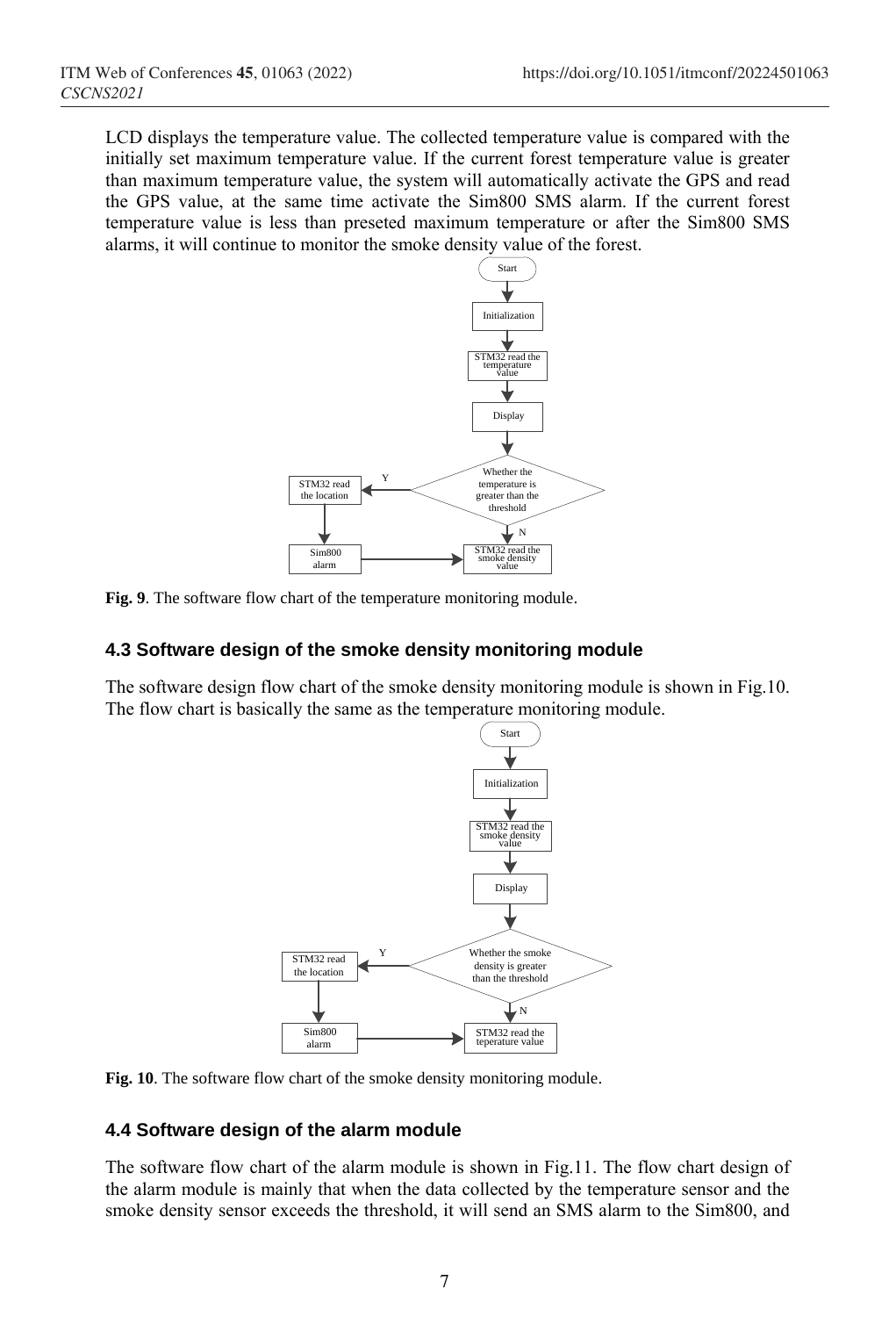display the temperature, smoke density and GPS in the SMS. First, the Sim800 system is initialized, and then MCU analyses and processes whether the temperature and smoke density exceed the threshold. If the threshold is exceeded, a text message will be sent for the alarm. If the threshold is not exceeded, the system will return to judge again.



**Fig. 11**. The software flow chart of the alarm module.

### **4.5 Software design of the display module**

The software flow chart of the display module is shown in Fig.12. The display module design mainly displays three data, namely temperature, smoke density and positioning latitude and longitude. First, LCD1602 initializes, presses the key to set the threshold. Then, determines whether the temperature and smoke density exceed the threshold. Once the threshold is exceeded, an alarm will be issued, and the LCD will display the data exceeding the threshold and the location longitude and latitude. If the threshold is not exceeded, no alarm display is required.



**Fig. 12**. The software flow chart of the display module.

## **5 Software and hardware joint debugging**

### **5.1 Software test**

### *5.1.1 Debugging temperature monitoring module*

Firstly, prepare a lighter and connect the MCU and the temperature sensor. Secondly, connect MCU and the LCD. Finally, power on the MCU and put the temperature sensor in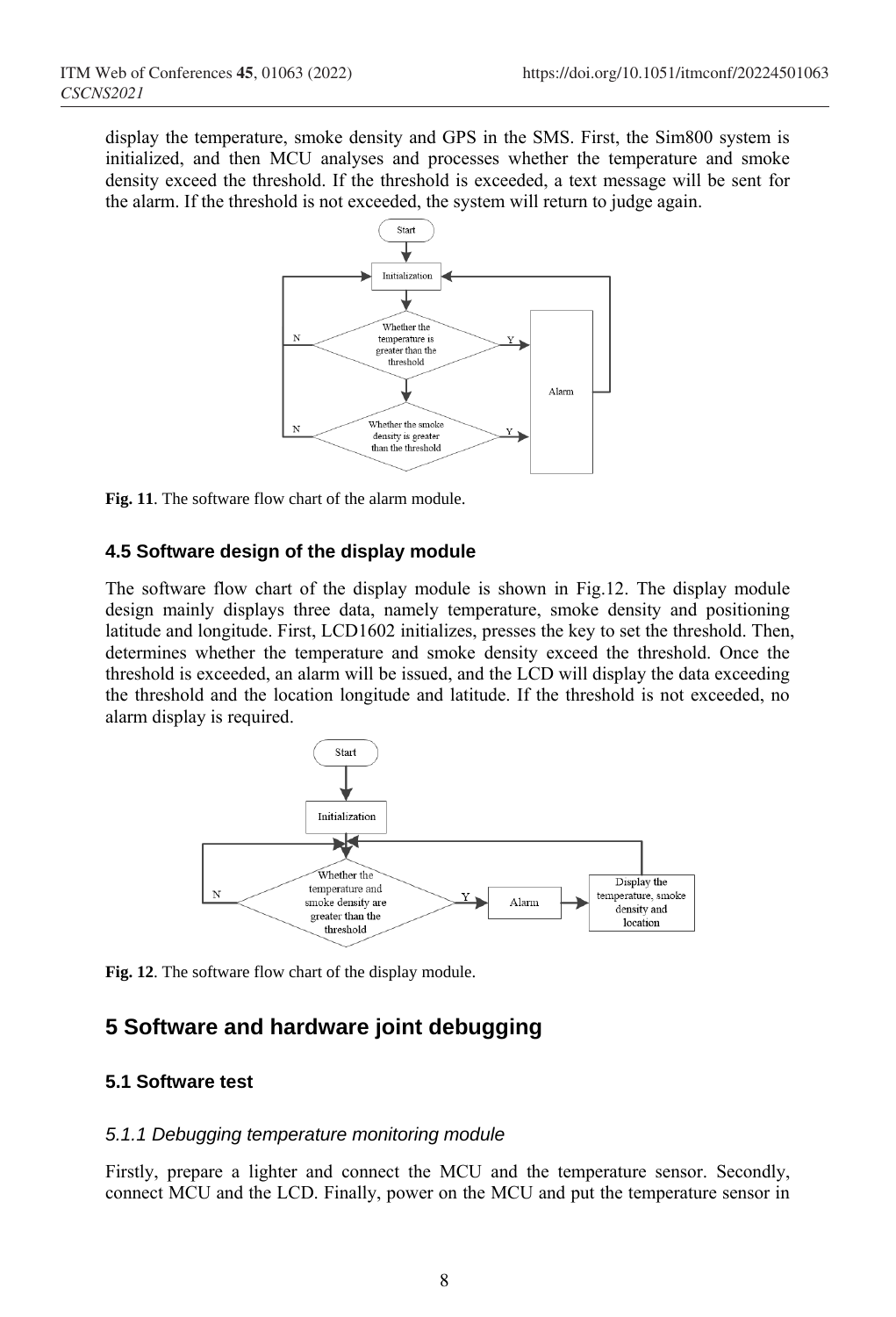the room temperature and near the fire source respectively, test whether the display screen can correctly display the corresponding temperature information.

Test result: The display successfully displays the temperature value, and the data is correct. Therefore, the temperature sensor is debugged correctly.

### *5.1.2 Debugging smoke density monitoring module*

Firstly, connect the MCU and the smoke density sensor. Secondly, connect MCU and the LCD. Finally, power on the MCU and contact the lighter and smoke concentration sensor near and far to test whether the display screen can correctly display the corresponding smoke density value.

Test result: The LCD successfully shows the change of the smoke density value, and the data is correct. Therefore, the smoke density sensor is debugged correctly.

### *5.1.3 Debugging location module*

After connecting the MCU and the location module, the positioning is performed outdoors. The specific latitude and longitude information of the positioning is compared with the latitude and longitude information located by the professional locator to test the accuracy of the analytical results. Then change the test location, re-test the GPS positioning module to check whether it can be detected successfully, and compare with the parsed data. Finally, change the test location again to make the three test locations present a triangular distribution, and then check whether the GPS module can receive the satellite signals normally and obtain the correct latitude and longitude information.

Test result: The mobile phone successfully received the latitude and longitude information analysied by GPS, and the latitude and longitude data were correct. Therefore, the GPS module test was completed.

### *5.1.4 Debugging Sim800*

The Sim800 SMS alarm module is the most important function of this design. Because there are two reasons for triggering the alarm, it must be tested separately. Firstly, it is the debugging temperature sensor. Secondly, it is the debugging smoke density sensor.

When testing outdoors, connect the MCU and Sim800, connect the sensor to the MCU, and insert the Sim800 into the mobile phone. After powering on, connect the Sim800 to the mobile phone, and then place the temperature sensor close to the fire source. Test whether Sim800 sends SMS alarms and whether the phone displays abnormal temperature values and GPS latitude and longitude values. In the same way, when the smoke density is abnormal, whether Sim800 sends a text message to alarm, whether the mobile phone displays the abnormal smoke density value and GPS latitude and longitude value.

Test result: The mobile phone successfully received abnormal values of temperature and smoke density and GPS latitude and longitude information. Therefore, the data is correct, and complete the test.

### **5.2 Design show**

Design objective and location information short message are as shown in Fig.13 and Fig.14, respectively.